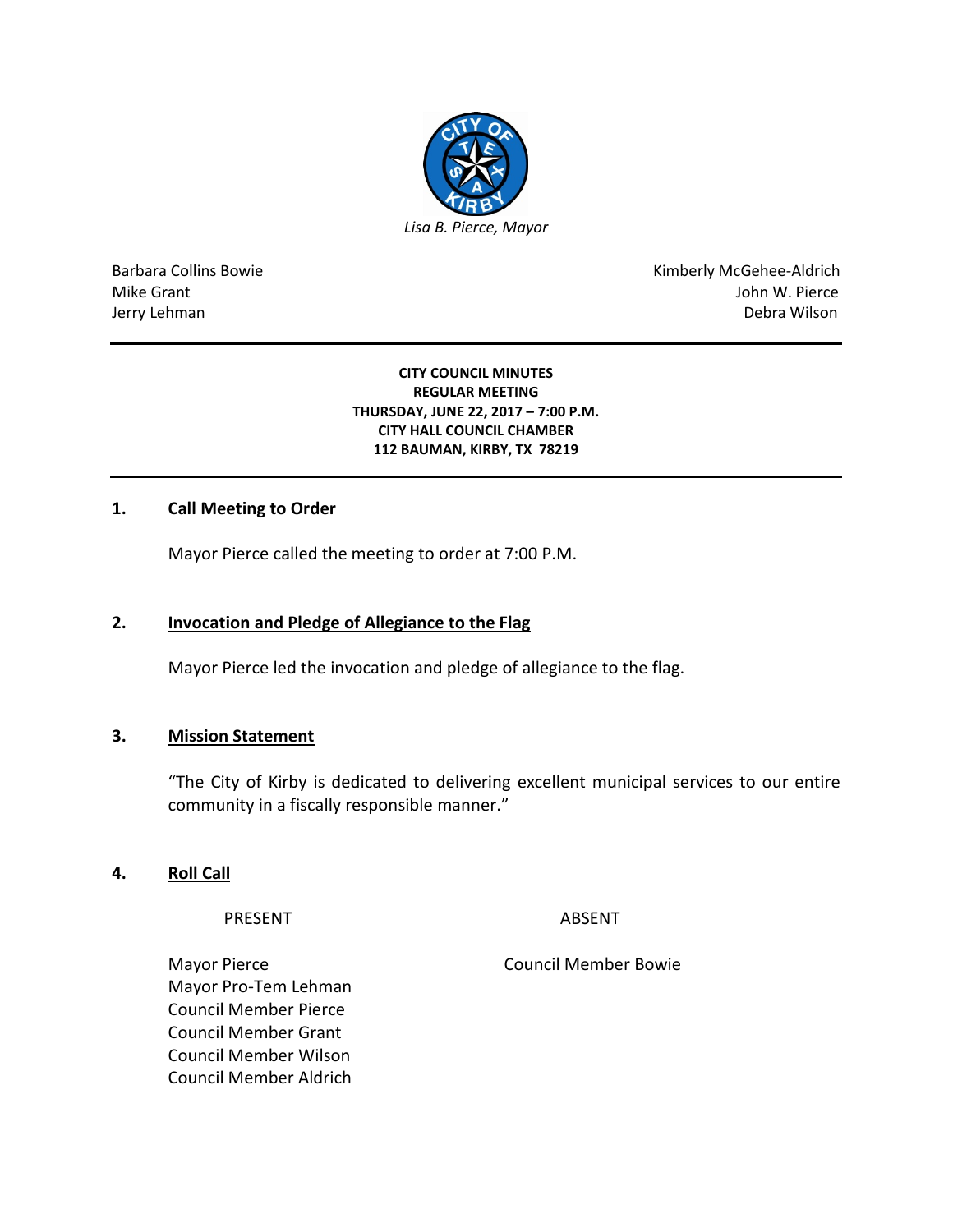### **5. Citizen Participation**

There were not any citizens signed up to participate.

### **6. Consent Agenda**

### a. Approval Of Regular Meeting Minutes – June 8, 2017

Council Member Wilson moved to accept the Consent Agenda; seconded by Council Member Aldrich. The motion carried with a 5-1 vote. (Council Member Grant abstained)

## **7. Public Hearing**

# a. Public Hearing On The Need To Continue The City Of Kirby Curfew Ordinance Found In Chapter 13 Of The City Of Kirby Code Of Ordinances

Mayor Pierce opened the public hearing at 7:03 P.M. There were not any proponents or opponents to speak. Mayor Pierce closed the public hearing at 7:03 P.M.

b. Public Hearing To Consider A Variance To The Zoning Ordinance For The Construction Of A Structure Built Five Feet Within The Ten Foot Rear Setback Located At CB 5941 BLK 1 LOT 51; Otherwise Known As 415 Edalyn, City of Kirby, Bexar County, Texas.

Mayor Pierce opened the public hearing at 7:03 P.M. There were not any proponents or opponents to speak. Mayor Pierce closed the public hearing at 7:04 P.M.

c. Public Hearing To Consider The Following Zoning Change Request: Rezoning Of A 6.829 Acre Tract, Situated In The J. Chappell Survey No. 322 ½, Abstract No. 883, County Block 5191, Being All Of Lot 2 Of The Turner Club Subdivision As Shown On A Plat Recorded In Volume 9638, Page 188 Of The Deed And Plat Records Of Bexar County, Texas, From The Current Zoning Of Commercial, Office And Retail (C-2) To Public Use District (P).

Mayor Pierce opened the public hearing at 7:05 P.M. There were not any proponents or opponents to speak. Mayor Pierce closed the public hearing at 7:06 P.M.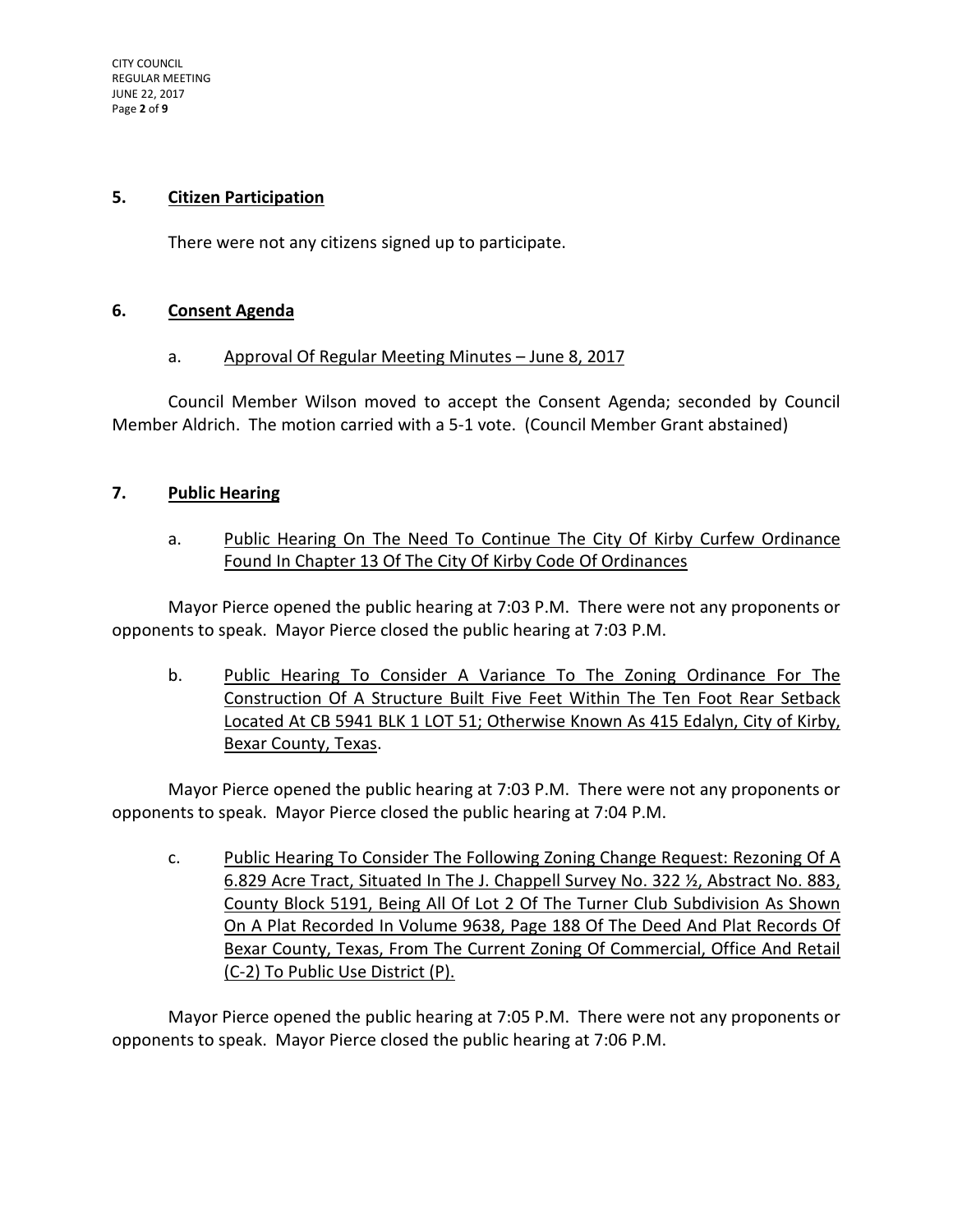### **8. Discussion And Possible Action**

a. Discussion And Possible Action To Consider A Variance To The Zoning Ordinance For The Construction Of A Structure Built Five Feet Within The Ten Foot Rear Setback Located At CB 5941 BLK 1 LOT 51; Otherwise Known As 415 Edalyn, City of Kirby, Bexar County, Texas.

After discussion, Council Member Grant moved to approve the variance request to the Zoning Ordinance for the construction of a structure built five feet within the ten foot rear setback located at CB 5941 BLK 1 Lot 51; otherwise known as 415 Edalyn, City of Kirby, Bexar County, Texas.

City Secretary Cox informed Council the Planning and Zoning Commission met on June 14, 2017 and moved to recommend approval.

The motion carried with a 5-1 vote. (Council Member Lehman voted no)

b. Discussion And Possible Action To Consider Ordinance No. O-2017-816 An Ordinance Amending The Zoning Ordinance Of The City Of Kirby, Texas, To Change The Zoning Of The Property Legally Described As Lot 2, Turner Club Subdivision, As Shown On Plat Recorded In Volume 9638, Page 188 Of The Deed And Plat Records Of Bexar County, Texas, From "C-2" Commercial District To "P" Public District, This Is The First Reading.

After discussion, Council Member Grant moved to accept Ordinance No. O-2017-816 An Ordinance Amending The Zoning Ordinance Of The City Of Kirby, Texas, To Change The Zoning Of The Property Legally Described As Lot 2, Turner Club Subdivision, As Shown On Plat Recorded In Volume 9638, Page 188 Of The Deed And Plat Records Of Bexar County, Texas, From "C-2" Commercial District To "P" Public District; seconded by Council Member Wilson.

The motion carried with a 6-0 vote.

c. Request, Discussion And Possible Action On Proposed Comprehensive Plan Provided By The Planning And Zoning Commission

Council Member Grant moved to accept the Proposed Comprehensive Plan Provided By The Planning And Zoning Commission; seconded by Council Member Wilson.

Mayor Pierce presented her changes to the Comprehensive Plan:

Page 6. #4. Continue to improve and up-date existing parks and recreational facilities. Appoint a coordinating committee between the City of Kirby and recreational organizations, such as Little League officials as to what improvements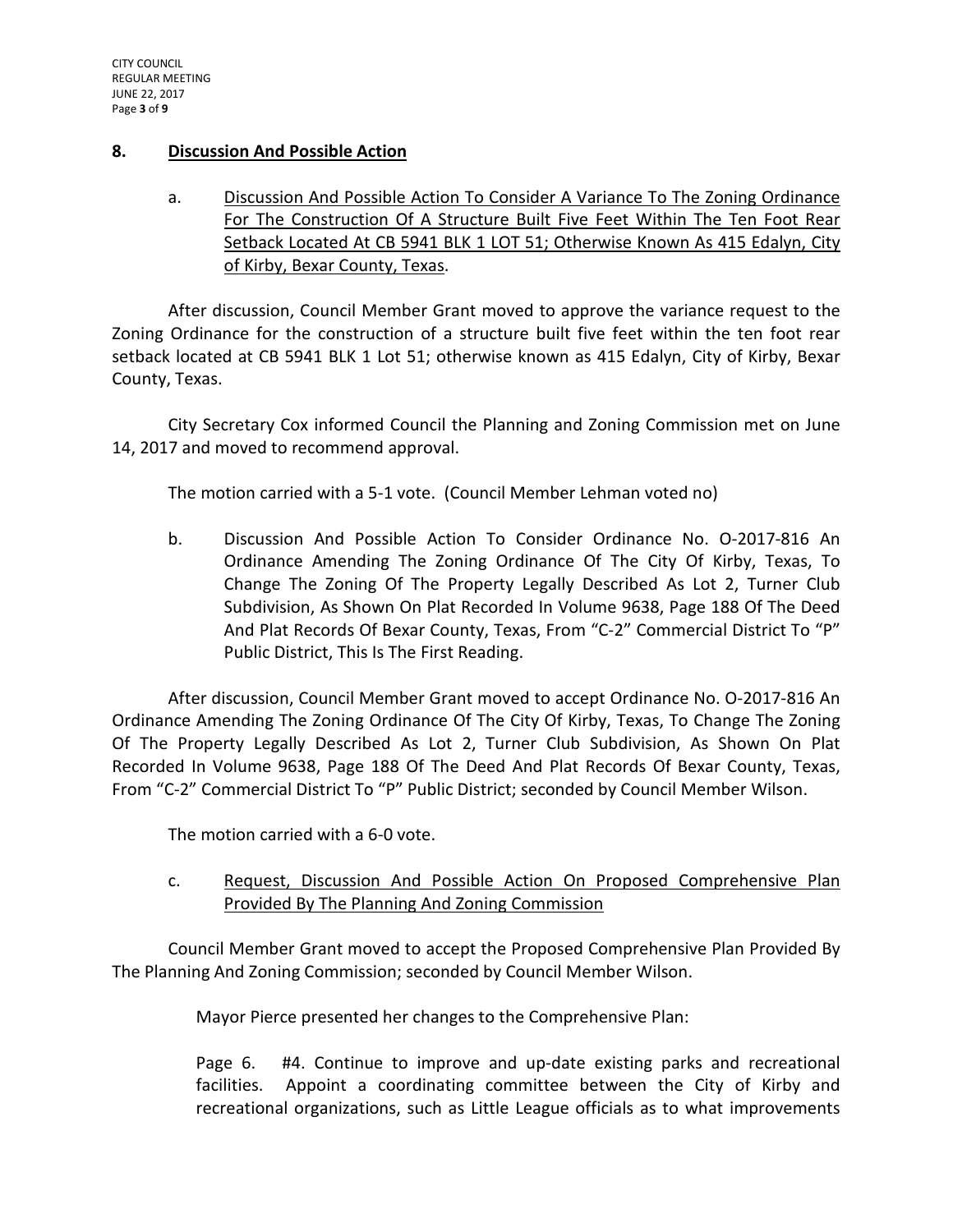will be completed, who will bear the costs, etc. an annual report will be submitted to the City Council as to what improvements will be completed each year, this report will be completed by October 1st of each year. A copy of this report will be forwarded to the Planning and Zoning Commission for review.

#7 Form a farmer's market in 2018.

#8 – Street sign identifying the gross weight of vehicles on city streets. (Determine by weight of axel). At city limits Old Seguin, Ackerman, Gibbs Sprawl, and Binz Engleman. All through thoroughfare for the City. Only local deliveries. 12,000 pounds axel weight.

Pg. 7 #4 – Delete

Pg. 10 – Change Recreational to Recreational/Parks

Pg. 13 UTILITIES Gas and electricity are furnished to the City of Kirby by CPS Energy of San Antonio; CPS Energy maintains their own easements and rights-of-ways. Water and sewage collection system services are furnished and owned by the City of Kirby, Texas. Sewage is processed by San Antonio Water System. Telephone service is supplied by multiple providers. Public utilities property designed and constructed are invaluable to the development of a community. Sprint has also placed a cell tower at Ackerman Road and Binz Engleman Road.

SCHOOLS AND RECREATION Kirby's schools are consolidated area schools in the Judson Independent School District. Development of Kirby as projected in the next five years will warrant a new evaluation of school districting and may require expansion of the existing schools. The Hopkins Elementary school is located on Ackerman Road. This school has grades Kindergarten through fifth. The Kirby Middle school is located on Old Seguin Road and has grades six through eight. (Remove "Presently, there are ample childcare centers for the needs of the community.")

Pg. 18 Include Pryor Smith Park and Ignacio Ceja Park. Remove basketball court from John Sterling.

### Pg. 20 JOHN STERLING BUILDING

The John Sterling Building is conveniently located near the geographic center of the City. The community/public meeting room is adequate for approximately 86 persons and can be used for governmental and community meetings and activities. The facility is available to rent for private use. Efforts should be made to further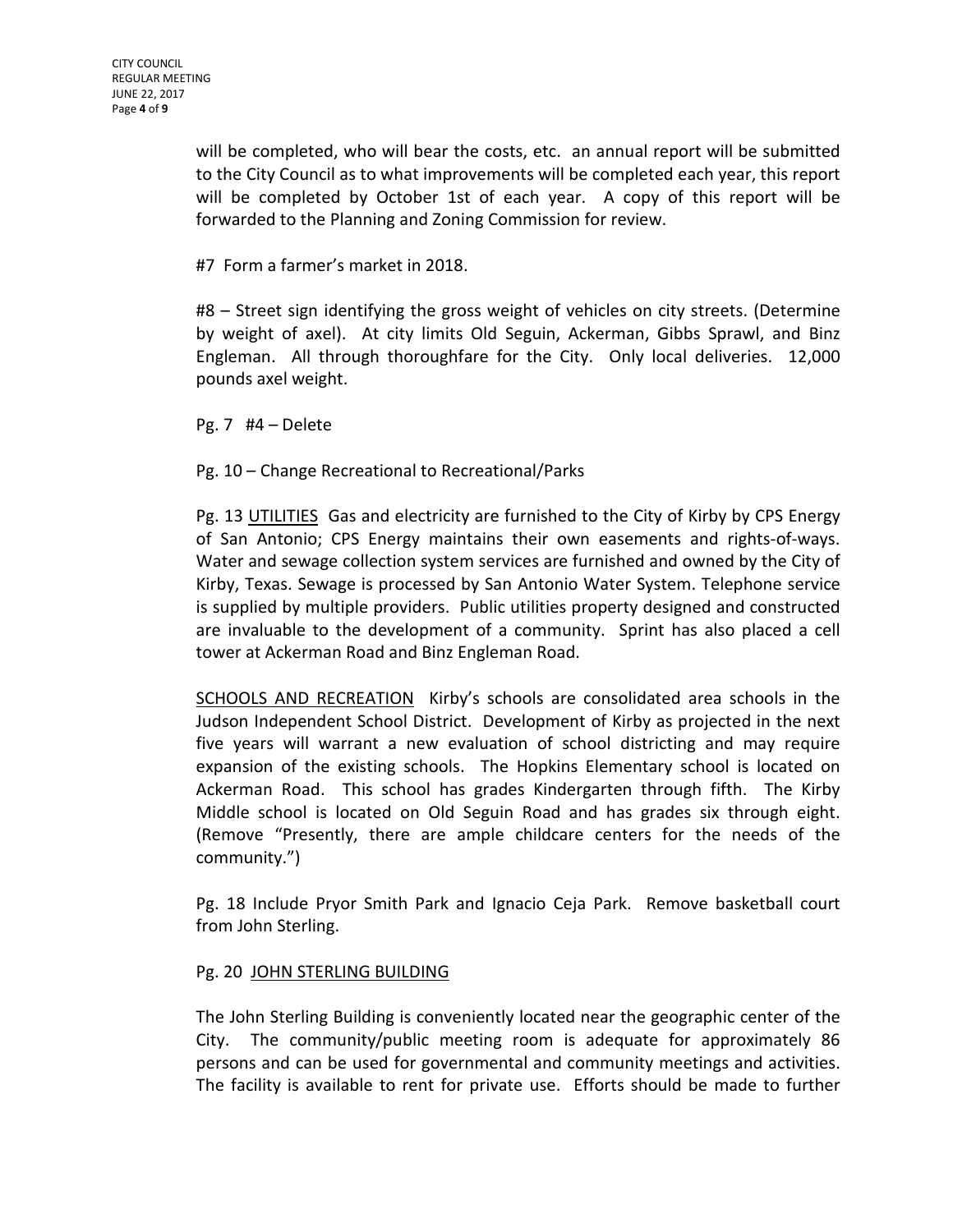utilize and improve the John Sterling Building and adjacent parks and pool areas to offer even more possible uses for the citizens of Kirby.

## Pg. 24 FINANCIAL ANALYSIS

The financial analysis is based on city income, annual budgets, operating costs, overlapping public debts, outstanding municipal bonds, capital leases and public improvements financing practice. The analysis will be the basis on which the municipality's ability to finance capital improvements is determined. Refer to City of Kirby annual audited financial report for detailed information.

### GENERAL FUND

The total general fund revenues for the fiscal year ending September 30, 2016 were \$3,466,760. Ad Valorem taxes for maintenance & operations amount to \$1,459,251 in this same period. This amounts to 42.09% of total general fund revenue.

Changes for services which include Fire and EMS totaled \$836,697 or 24.13% of total revenue. Franchise fees totaled \$374,303 or 10.8% of total revenues. Sales tax collected during fiscal year ending 2016 was \$405,683 or 11.7% of total revenue. Grant revenues totaled \$8,284 or .24% of total revenues. Court fines, fees and warrants totaled \$201,310 or 5.81% of total revenue. Licenses, fees & permits totaled \$163,113 or 4.71% of total revenue. Intergovernmental totaled \$9,524 or .27% of revenues. Other miscellaneous revenues totaled \$8,595 or .25% of total revenue.

A total of \$3,988,559 was expended on salaries, supplies, materials maintenance, insurance, utilities, equipment and capital expenditures for police, fire, court, animal services, parks & rec, streets & shop, and general operations.

Addition to the expenses that is paid by General Fund, City of Kirby has \$684,111 less amount representing interest (\$73,003) in Capital Leases. The Capital Leases will be paid off in 2024.

### WATER, SEWER AND SOLID WASTE FUND

Revenue from the water, sewer, and solid waste fund for the fiscal year ending September 30, 2016 was \$2,250,879. The total expenditures for the water and sewer department amounted to \$1,491,352. Transfers out to other funds totaled \$526,265.

### INTEREST & SINKING FUND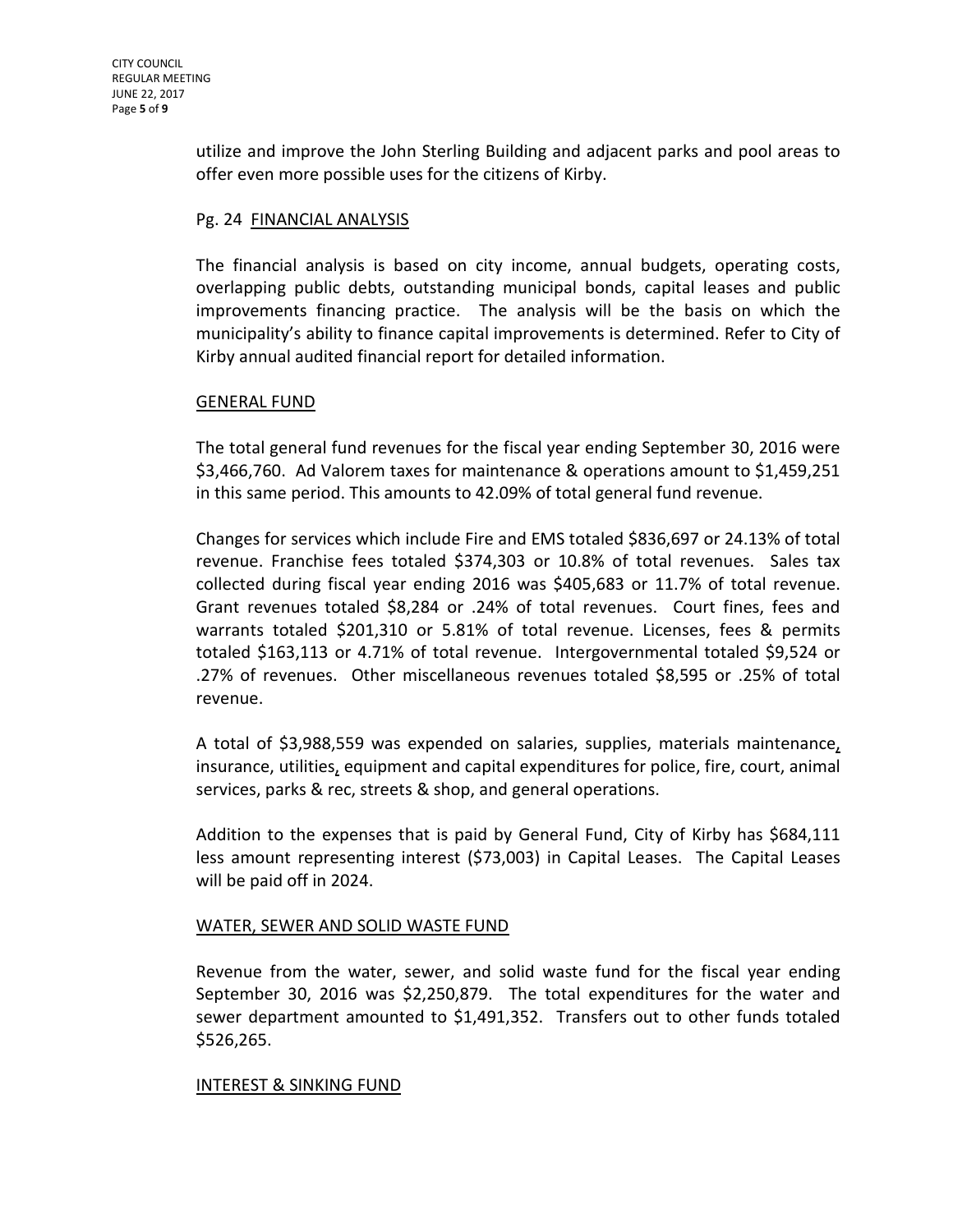Bond retirement expenditures for fiscal year ending 2016 were \$433,425. As of September 30, 2016, the City of Kirby has \$1,000,000 in Combination Tax & Revenue Certificates of Obligation and \$85,000 in General Obligation Refunding Bonds outstanding. The Certificates of Obligation will be paid off in 2019, and the General Obligation Refunding Bonds by the year 2017.

Council Member Grant moved to amend the Comprehensive with the changes that were discussed; seconded by Council Member Wilson.

The motion carried with a 6-0 vote.

d. Discussion And Possible Action To Appoint Member(s) To The Kirby Senior Center Strategic Planning Committee

The Council reviewed the applications that were submitted.

Council Member Wilson moved to appoint Larry Wolfe, Shirley Wolfe and Debra Kimble as the Senior Center representatives and Frances Martinez and Glenda Bayer as at large members; seconded by Council Member Grant. The motion carried with a 6-0 vote.

e. Discussion And Possible Action To Consider Ordinance No. O-2017-817 Relating To A Curfew For Any Person Under The Age Of Seventeen Years During Certain Hours, Making It Unlawful For Any Parent Or Person In Loco Parentis Entitled To Custody Or Control Of A Minor To Violate This Ordinance And Imposing Penalties. This Is The First Reading.

Lt. Laymon said there were not any changes to the ordinance.

Council Member Grant moved to accept Ordinance No. O-2017-817 relating to a curfew for any person under the age of seventeen years during certain hours, making it unlawful for any parent or person in loco parentis entitled to custody or control of a minor to violate this ordinance and imposing penalties.

The motion carried with a 6-0 vote.

f. Discussion And Possible Action To Appoint Member(s) To Fill Vacancies On The Parks And Recreation Committee

Mayor Pierce said there was one applicant, Patricia Baber.

Council Member Aldrich moved to appoint Patricia Baber to fill the vacancy on the Parks and Recreation Committee; seconded by Council Member Grant.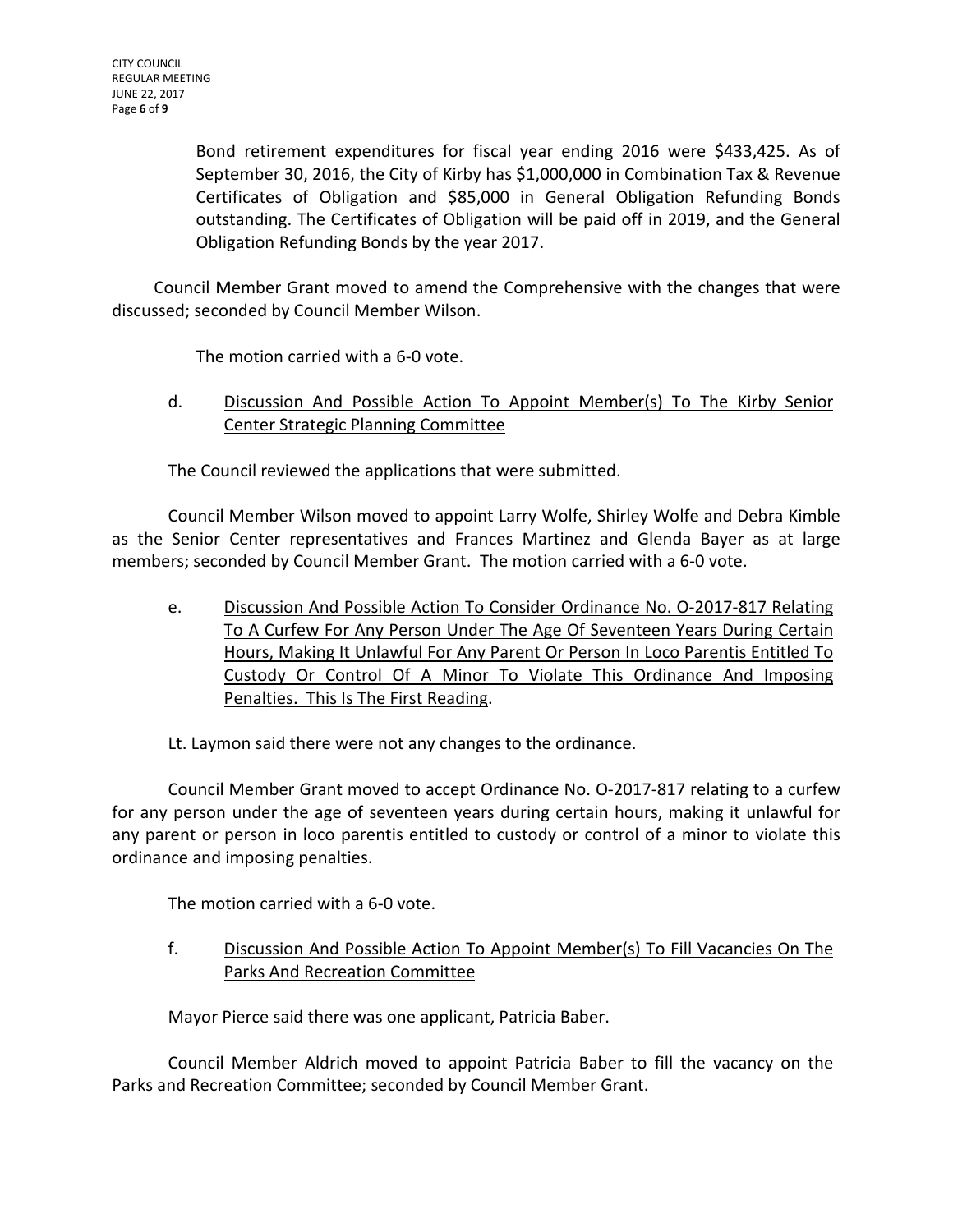The motion carried with a 6-0 vote.

# g. Discussion And Possible Action To Consider A Request by San Antonio Living History Association

Hilario De La Pena provided the Council with the history of the San Antonio Living History Association reenactment of the "Texas in Revolt 1835." He asked Council for their approval to use Friendship Park on October 13 and October 14 for the reenactment. He invited everyone to come out and participate because there was plenty of period clothing. The Boy Scout Venture group would like to camp out on October 13.

Council Member Grant moved to approve the request by San Antonio Living History Association use of Friendship Park on October 13 and 14, 2017; seconded by Council Member Pierce.

The motion carried with a 6-0 vote.

# h. Discussion And Possible Action To Prepare For National Night Out

City Manager Vernon said this is a community event and this year National Night Out will be set up at Kirby Senior Center, Springfield Manor Apartments, Hugo Lentz Park and True Vision Church. The City will secure sponsorship to provide refreshments for all the locations. Crime prevention literature and Public works conservation kits will be provided at each location. There will be a meeting in August to follow up on the event that will be held on October 3, 6:00 P.M. – 8:00 P.M.

Mayor Pierce asked that Council be provided with the updates on the event.

# i. Status Update, Discussion And Possible Action Regarding The Municipal Swimming Pool

City Manager Vernon provided the current revenue and expense report and identified the revenue sources and expenses. The pool staff is ready to work on Tuesdays in July. They will be working at Friendship Park helping at the 4<sup>th</sup> of July at Fireworks in the Park.

Council Member Aldrich said the Parks and Recreation Committee met tonight and wanted to propose a movie night at the pool. She asked on Wednesday's when Safari Daycare uses the pool is it just Safari Daycare or can other daycares use the pool. City Manager Vernon said they would have to schedule for a different time because Safari Daycare has secured their time to use the pool.

Mayor Pierce asked if there has been any thought to extending the hours the pool is open during week nights to 8:00 P.M.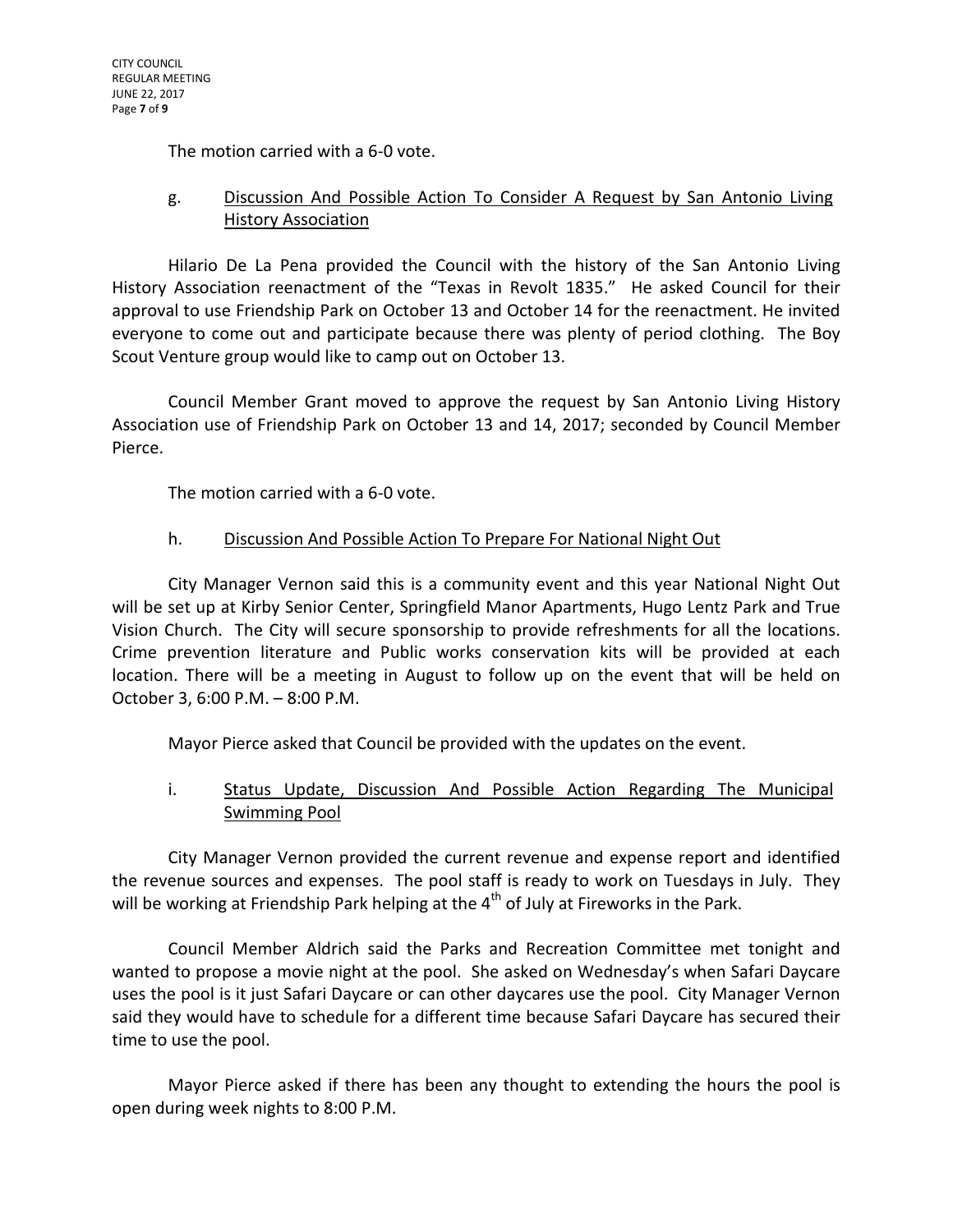## j. Discussion And Possible Action To Consider A Proposal For Civil Engineering Services For Happiness Lane and Arneson Drive Water Main Replacements

Council Member Grant moved to accept the Civil Engineering Services For Happiness Lane and Arneson Drive Water Main Replacements; seconded by Mayor Pro-Tem Lehman.

Mark Hill, Ford Engineering, explained Happiness Lane and Arneson Drive were in need of water main replacements and then CDBG funds will be used to reconstruct the roads. The project will be bid as one contract because the City will get a better deal.

Council Member Grant moved to accept the civil engineering services for Happiness Lane and Arneson Drive Water Main Replacements; seconded by Mayor Pro-Tem Lehman.

The motion carried with a 4-2 vote. (Council Member Pierce and Mayor Pierce abstained)

# k. Discussion And Possible Action To Consider Amendment #1 To Municipal Solid Waste Collection And Disposal Contract

City Manager Vernon informed Council a reasonable solution has been negotiated between the City and Republic Services. Tom Armstrong is here to answer questions. She said the amendment removed the 5% franchise fee and modified section 5.03 Modification of Rates to reflect one percent will be added to the Price Increase percentage each year for the years 2018, 2019, 2020, 2021 and 2022. Example, if the calculated CPI Price Increase for a given year comes to 3.90%, the Price Increase for that year will be 4.90% (3.90 + 1.00). in order to allow for this, the annual increase cap will change from 5.0% to 7.0%.

Council Member Grant moved to accept Amendment #1; seconded by Council Member Peirce. Mayor Pierce added that the amendment is not extending the contract.

The motion carried with a 6-0 vote.

# **9. Requests and Announcements**

a. Requests By Mayor And Council Members For Items To Be Placed On Future City Council Agendas And Announcements On City Events/Community Interests

Council Member Wilson - She will be out of town and not able to attend the next Council meeting.